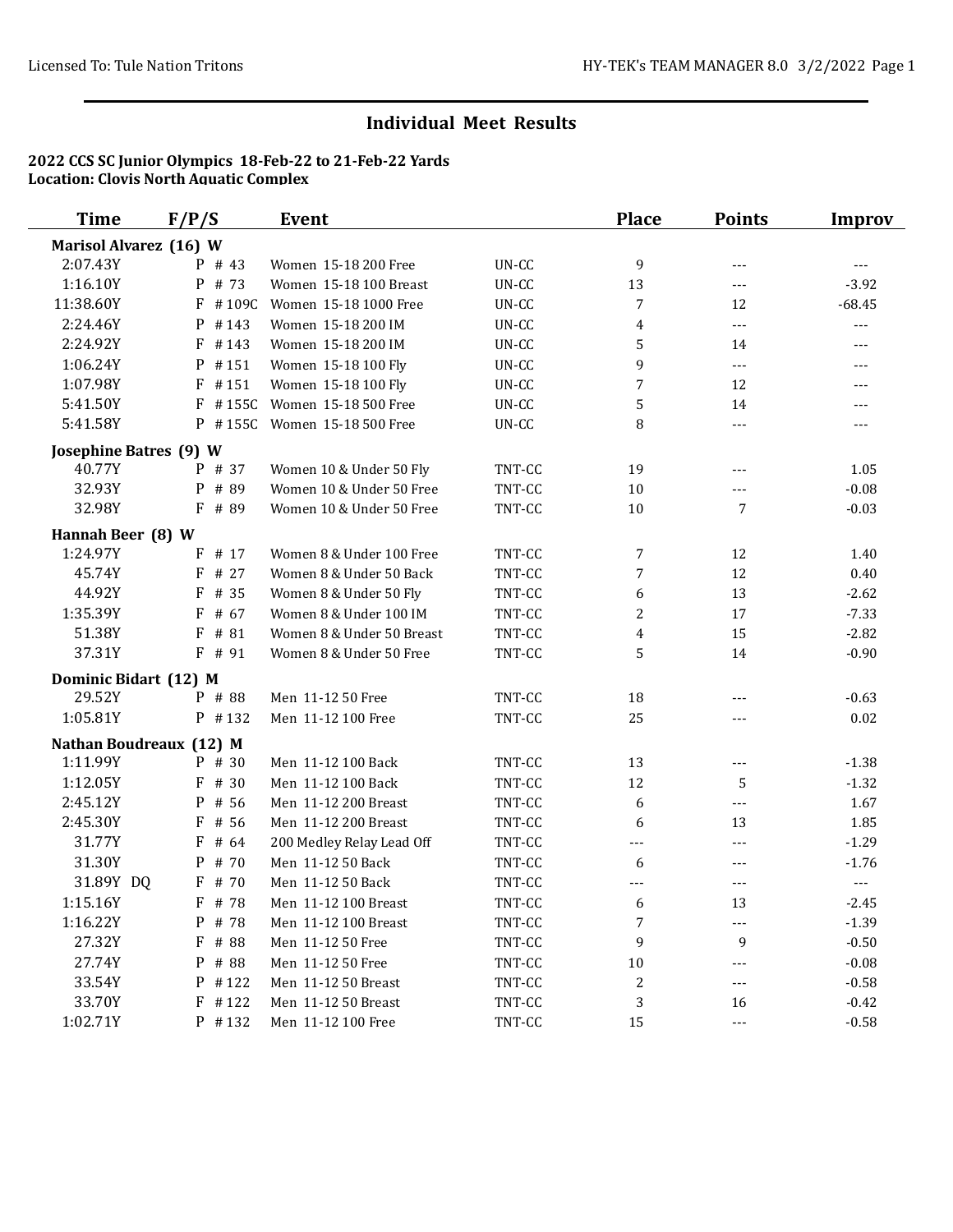| Time                  | F/P/S                | Event                     |        | <b>Place</b>     | <b>Points</b>  | <b>Improv</b>       |
|-----------------------|----------------------|---------------------------|--------|------------------|----------------|---------------------|
| Mia Buller (16) W     |                      |                           |        |                  |                |                     |
| 19:23.27Y             | F<br># 1C            | Women 15-18 1650 Free     | TNT-CC | 6                | 13             | 2.56                |
| 32.59Y                | F<br># 7             | 200 Medley Relay Lead Off | TNT-CC | ---              | ---            | $\qquad \qquad - -$ |
| 28.25Y                | F<br>#11             | 200 Free Relay Lead Off   | TNT-CC | ---              | ---            | 1.93                |
| 2:04.09Y              | F<br># 43            | Women 15-18 200 Free      | TNT-CC | 3                | 16             | $-1.24$             |
| 2:04.99Y              | P<br># 43            | Women 15-18 200 Free      | TNT-CC | 5                | ---            | $-0.34$             |
| 26.20Y                | F<br># 83            | Women 15-18 50 Free       | TNT-CC | 3                | 16             | $-0.12$             |
| 26.38Y                | # 83<br>P            | Women 15-18 50 Free       | TNT-CC | 5                | $---$          | 0.06                |
| 2:31.82Y              | #123<br>P            | Women 15-18 200 Back      | TNT-CC | 13               | $---$          | 0.34                |
| 57.14Y                | P<br>#135            | Women 15-18 100 Free      | TNT-CC | 3                | $---$          | $-0.38$             |
| 57.35Y                | F<br>#135            | Women 15-18 100 Free      | TNT-CC | 5                | 14             | $-0.17$             |
| 5:25.33Y              | #155C<br>F           | Women 15-18 500 Free      | TNT-CC | $\mathbf{1}$     | 20             | $-6.64$             |
| 5:33.51Y              | $P$ #155C            | Women 15-18 500 Free      | TNT-CC | $\overline{4}$   | $\overline{a}$ | 1.54                |
| Hayden Cardoza (12) W |                      |                           |        |                  |                |                     |
| 1:28.55Y              | P # 77               | Women 11-12 100 Breast    | TNT-CC | 21               | ---            | 2.28                |
| 29.31Y                | $\mathbf{P}$<br># 87 | Women 11-12 50 Free       | TNT-CC | 23               | ---            | 0.33                |
| 1:16.88Y              | P<br>#101            | Women 11-12 100 IM        | TNT-CC | 20               | ---            | 0.76                |
| 39.66Y                | F<br>#121            | Women 11-12 50 Breast     | TNT-CC | 12               | 5              | 0.68                |
| 39.94Y                | #121<br>P            | Women 11-12 50 Breast     | TNT-CC | 13               | $---$          | 0.96                |
| 1:05.34Y              | P<br>#131            | Women 11-12 100 Free      | TNT-CC | 26               | $---$          | $1.10\,$            |
| 2:48.06Y              | P<br>#139            | Women 11-12 200 IM        | TNT-CC | 18               | $---$          | 4.10                |
| 2:50.27Y              | $F$ #139             | Women 11-12 200 IM        | TNT-CC | 15               | $\overline{2}$ | 6.31                |
| Morgan Darpli (12) W  |                      |                           |        |                  |                |                     |
| 32.59Y                | P # 39               | Women 11-12 50 Fly        | TNT-CC | 15               | ---            | $-1.35$             |
| 33.07Y                | # 39<br>F            | Women 11-12 50 Fly        | TNT-CC | 16               | $\mathbf{1}$   | $-0.87$             |
| 33.21Y                | F<br># 69            | Women 11-12 50 Back       | TNT-CC | 11               | 6              | $-2.24$             |
| 33.27Y                | P<br># 69            | Women 11-12 50 Back       | TNT-CC | 11               | $---$          | $-2.18$             |
| 28.69Y                | P<br># 87            | Women 11-12 50 Free       | TNT-CC | 11               | ---            | $-1.29$             |
| 29.27Y                | F<br># 87            | Women 11-12 50 Free       | TNT-CC | 15               | 2              | $-0.71$             |
| 1:03.91Y              | $P$ #131             | Women 11-12 100 Free      | TNT-CC | 19               | $---$          | $-0.19$             |
| Gabriela Dutra (15) W |                      |                           |        |                  |                |                     |
| 1:08.89Y              | P # 33               | Women 15-18 100 Back      | TNT-CC | 18               |                | $-0.55$             |
| 2:47.64Y DQ           | P # 51               | Women 15-18 200 Breast    | TNT-CC | ---              | $---$          | $\overline{a}$      |
| 1:18.71Y              | P # 73               | Women 15-18 100 Breast    | TNT-CC | 16               |                | $-1.07$             |
| 27.39Y                | # 83<br>P            | Women 15-18 50 Free       | TNT-CC | 20               |                | 0.55                |
| 2:30.76Y              | $P$ # 123            | Women 15-18 200 Back      | TNT-CC | 11               | $---$          | 1.13                |
| 2:31.23Y              | $F$ #123             | Women 15-18 200 Back      | TNT-CC | 8                | 11             | 1.60                |
| 59.68Y                | P #135               | Women 15-18 100 Free      | TNT-CC | 17               | $---$          | 1.46                |
| 2:26.57Y              | $F$ # 143            | Women 15-18 200 IM        | TNT-CC | $\boldsymbol{7}$ | 12             | $-2.76$             |
| 2:27.57Y              | $P$ # 143            | Women 15-18 200 IM        | TNT-CC | $\boldsymbol{7}$ | ---            | $-1.76$             |
| Isaak Ensz (11) M     |                      |                           |        |                  |                |                     |
| 32.07Y                | $P$ # 40             | Men 11-12 50 Fly          | TNT-CC | $20\,$           |                | $-0.94$             |
| 2:25.50Y              | $P$ # 48             | Men 11-12 200 Free        | TNT-CC | 22               |                | 2.36                |
| 1:13.29Y              | #148<br>F            | Men 11-12 100 Fly         | TNT-CC | $10\,$           | 7              | $-2.75$             |
| 1:14.25Y              | $P$ # 148            | Men 11-12 100 Fly         | TNT-CC | 11               | ---            | $-1.79$             |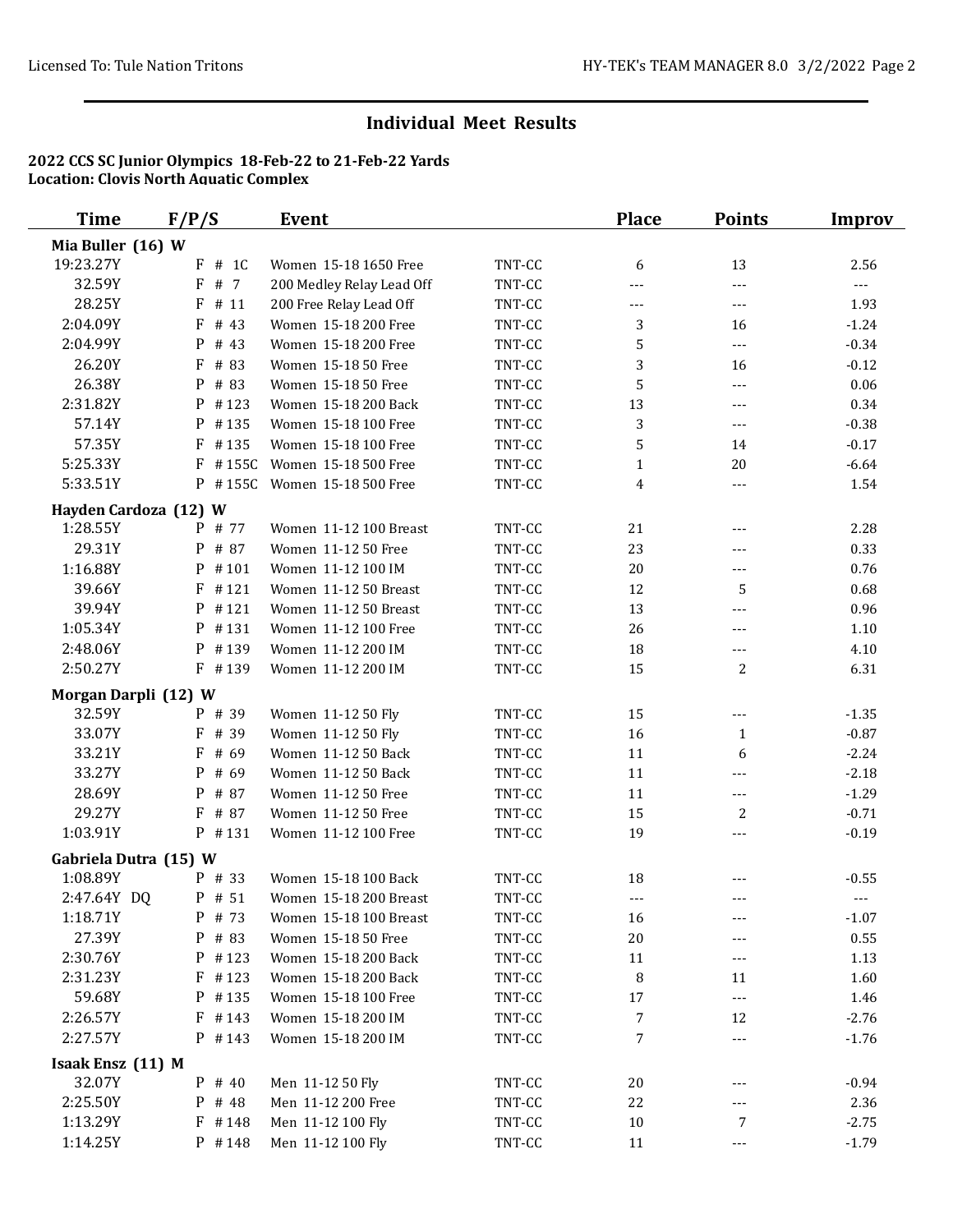| <b>Time</b>                     | F/P/S               | <b>Event</b>              |        | <b>Place</b>     | <b>Points</b>  | <b>Improv</b>        |
|---------------------------------|---------------------|---------------------------|--------|------------------|----------------|----------------------|
| Koen Ensz (13) M                |                     |                           |        |                  |                |                      |
| 27.82Y                          | P # 86              | Men 13-14 50 Free         | TNT-CC | 41               | $---$          | 0.60                 |
| Logan Hildreth (15) W           |                     |                           |        |                  |                |                      |
| 1:21.57Y                        | P # 73              | Women 15-18 100 Breast    | TNT-CC | 24               | $---$          | 0.95                 |
| 29.07Y                          | # 83<br>P           | Women 15-18 50 Free       | TNT-CC | 42               | $---$          | 0.23                 |
| 6:05.55Y                        | $P$ #155C           | Women 15-18 500 Free      | TNT-CC | 21               | $---$          | $-1.49$              |
| Regan Hildreth (12) W           |                     |                           |        |                  |                |                      |
| 1:09.12Y                        | F # 3               | 400 Medley Relay Lead Off | TNT-CC | $---$            | $---$          | $-1.58$              |
| 27.09Y                          | $\mathbf F$<br># 13 | 200 Free Relay Lead Off   | TNT-CC | $---$            | $---$          | $-0.85$              |
| 5:27.96Y                        | F<br># 19           | Women 11-12 400 IM        | TNT-CC | 4                | 15             | 0.70                 |
| 2:40.87Y                        | F<br># 55           | Women 11-12 200 Breast    | TNT-CC | $\mathbf{1}$     | 20             | $-14.11$             |
| 2:43.61Y                        | P<br># 55           | Women 11-12 200 Breast    | TNT-CC | $\mathbf{1}$     | ---            | $-11.37$             |
| 32.07Y                          | F<br># 63           | 200 Medley Relay Lead Off | TNT-CC | ---              | $---$          | $-0.86$              |
| 1:13.85Y                        | F<br># 77           | Women 11-12 100 Breast    | TNT-CC | 2                | 17             | $-4.06$              |
| 1:14.65Y                        | # 77<br>P           | Women 11-12 100 Breast    | TNT-CC | $\overline{c}$   | $---$          | $-3.26$              |
| 27.43Y                          | P<br># 87           | Women 11-12 50 Free       | TNT-CC | 4                | $\overline{a}$ | $-0.51$              |
| 27.88Y                          | F<br># 87           | Women 11-12 50 Free       | TNT-CC | 6                | 13             | $-0.06$              |
| 1:07.35Y                        | P<br>#101           | Women 11-12 100 IM        | TNT-CC | 4                | $\overline{a}$ | $-2.56$              |
| 1:07.55Y                        | F<br>#101           | Women 11-12 100 IM        | TNT-CC | 3                | 16             | $-2.36$              |
| 59.62Y                          | F<br>#115           | 400 Free Relay Lead Off   | TNT-CC | $---$            | ---            | $-0.79$              |
| 33.18Y                          | #121<br>P           | Women 11-12 50 Breast     | TNT-CC | 2                | ---            | $-1.26$              |
| 33.39Y                          | F<br>#121           | Women 11-12 50 Breast     | TNT-CC | $\overline{c}$   | 17             | $-1.05$              |
| 59.89Y                          | F<br>#131           | Women 11-12 100 Free      | TNT-CC | 4                | 15             | $-0.52$              |
| 59.91Y                          | P #131              | Women 11-12 100 Free      | TNT-CC | 4                | $---$          | $-0.50$              |
|                                 |                     |                           |        |                  |                |                      |
| Logan Huckabay (11) M<br>27.10Y | F<br># 14           | 200 Free Relay Lead Off   | TNT-CC | $---$            | $\overline{a}$ | $-1.54$              |
| 5:18.37Y                        | #20<br>F            | Men 11-12 400 IM          | TNT-CC | 3                | 16             | 14.72                |
| 28.59Y                          | F<br># 40           | Men 11-12 50 Fly          | TNT-CC | 4                | 15             | $-1.27$              |
| 29.33Y                          | P<br># 40           | Men 11-12 50 Fly          | TNT-CC | 5                | $---$          | $-0.53$              |
| 2:05.41Y                        | F<br># 48           | Men 11-12 200 Free        | TNT-CC | 3                | 16             | $-12.33$             |
| 2:08.03Y                        | P<br># 48           | Men 11-12 200 Free        | TNT-CC | 5                | $---$          | $-9.71$              |
| 2:30.66Y                        | F<br># 94           | Men 11-12 200 Fly         | TNT-CC | $\boldsymbol{2}$ | 17             | 1.97                 |
| 5:28.86Y                        | F<br>#106A          | Men 11-12 500 Free        | TNT-CC | $\overline{c}$   | 17             | $-6.63$              |
|                                 | $P$ #106A           | Men 11-12 500 Free        |        |                  |                |                      |
| 5:34.35Y                        |                     |                           | TNT-CC | 4                |                | $-1.14$              |
| 59.42Y                          | $F$ #116            | 400 Free Relay Lead Off   | TNT-CC | ---              |                | $-1.41$              |
| 58.50Y                          | P #132              | Men 11-12 100 Free        | TNT-CC | 6                | $---$          | $-2.33$              |
| 58.66Y                          | $F$ #132            | Men 11-12 100 Free        | TNT-CC | 6                | 13             | $-2.17$              |
| 1:05.89Y                        | $F$ #148            | Men 11-12 100 Fly         | TNT-CC | 4                | 15             | $-0.27$              |
| 1:06.16Y                        | P #148              | Men 11-12 100 Fly         | TNT-CC | 5                | ---            | $\scriptstyle\cdots$ |
| Nathan Hunt (17) M              |                     |                           |        |                  |                |                      |
| 1:00.99Y                        | P #136              | Men 15-18 100 Free        | TNT-CC | $50\,$           | $---$          | 2.78                 |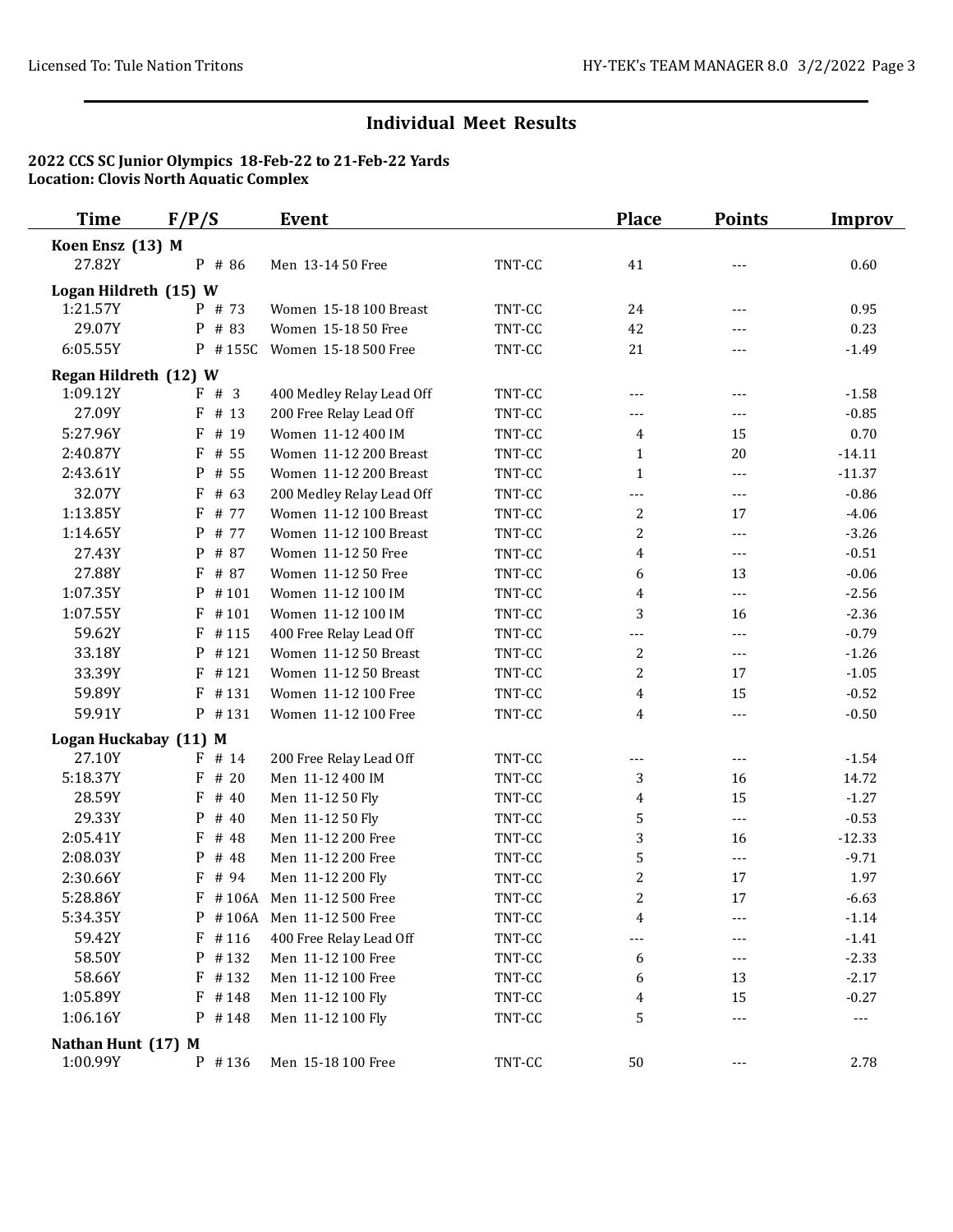| <b>Time</b>                       | F/P/S                            | <b>Event</b>                 |        | <b>Place</b>   | <b>Points</b> | <b>Improv</b>  |
|-----------------------------------|----------------------------------|------------------------------|--------|----------------|---------------|----------------|
| Canyon Johnson (14) M             |                                  |                              |        |                |               |                |
| 1:00.09Y                          | P # 32                           | Men 13-14 100 Back           | TNT-CC | 7              | $---$         | $-0.19$        |
| 1:01.94Y                          | F<br># 32                        | Men 13-14 100 Back           | TNT-CC | 7              | 12            | 1.66           |
| 1:59.95Y                          | F<br># 46                        | Men 13-14 200 Free           | TNT-CC | 12             | 5             | 4.14           |
| 2:01.95Y                          | P<br># 46                        | Men 13-14 200 Free           | TNT-CC | 14             | ---           | 6.14           |
| 25.12Y                            | # 86<br>P                        | Men 13-14 50 Free            | TNT-CC | 19             | $---$         | 0.55           |
| 55.14Y                            | P<br>#134                        | Men 13-14 100 Free           | TNT-CC | 15             | $---$         | 2.26           |
| 55.57Y                            | $\mathbf{F}$<br>#134             | Men 13-14 100 Free           | TNT-CC | 15             | 2             | 2.69           |
| 2:24.36Y                          | #142<br>P                        | Men 13-14 200 IM             | TNT-CC | 21             | ---           | 7.09           |
| 1:04.95Y                          | $P$ #150                         | Men 13-14 100 Fly            | TNT-CC | 26             | ---           | 4.60           |
| Pearl Johnson (12) W              |                                  |                              |        |                |               |                |
| DQ                                | P # 29                           | Women 11-12 100 Back         | TNT-CC | ---            | ---           | ---            |
|                                   |                                  |                              |        |                |               |                |
| Kody Kevorkian (17) M<br>1:04.12Y | $F$ # 74                         | Men 15-18 100 Breast         | TNT-CC | 4              | 15            | $-0.56$        |
| 1:04.16Y                          | $P$ # 74                         | Men 15-18 100 Breast         | TNT-CC | 3              | ---           | $-0.52$        |
| 25.37Y                            | # 84<br>P                        | Men 15-18 50 Free            | TNT-CC | 34             | ---           | $-0.08$        |
| 55.62Y                            | $P$ #136                         | Men 15-18 100 Free           | TNT-CC | 38             | $---$         | $-0.21$        |
|                                   |                                  |                              |        |                |               |                |
|                                   | Isabella Klawitter (16) W        |                              |        |                |               |                |
| DQ                                | $P$ # 23                         | Women 15-18 400 IM           | TNT-CC | $---$          | ---           | $\overline{a}$ |
| 2:49.38Y                          | # 51<br>P                        | Women 15-18 200 Breast       | TNT-CC | 18             | ---           | 0.14           |
| <b>NS</b>                         | P<br># 83                        | Women 15-18 50 Free          | TNT-CC | ---            | ---           | $---$          |
| Lexi Krigbaum (8) W               |                                  |                              |        |                |               |                |
| 1:19.14Y                          | F # 17                           | Women 8 & Under 100 Free     | TNT-CC | 2              | 17            | $-10.42$       |
| 42.90Y                            | # 27<br>F                        | Women 8 & Under 50 Back      | TNT-CC | 2              | 17            | $-0.68$        |
| 43.34Y                            | # 35<br>F                        | Women 8 & Under 50 Fly       | TNT-CC | 5              | 14            | $-3.57$        |
| 1:34.03Y                          | $\mathbf{F}$<br># 67             | Women 8 & Under 100 IM       | TNT-CC | $\mathbf{1}$   | 20            | $-8.06$        |
| 35.81Y                            | $F$ # 91                         | Women 8 & Under 50 Free      | TNT-CC | 2              | 17            | $-0.82$        |
| Ada Maher (8) W                   |                                  |                              |        |                |               |                |
| 37.94Y                            | $F$ # 91                         | Women 8 & Under 50 Free      | TNT-CC | 8              | 11            | $-3.08$        |
|                                   | <b>Addison Mccullough (15) W</b> |                              |        |                |               |                |
| 5:25.75Y                          |                                  | P #155C Women 15-18 500 Free | TNT-CC | $\mathbf{1}$   | $---$         | $-5.69$        |
| Tarrin Nelms (9) W                |                                  |                              |        |                |               |                |
| 1:35.34Y                          | F # 57                           | Women 10 & Under 100 Breast  | TNT-CC | 9              | 9             | $-4.42$        |
| 1:35.89Y                          | # 57<br>P                        | Women 10 & Under 100 Breast  | TNT-CC | 11             |               | $-3.87$        |
| 41.31Y                            | P # 79                           | Women 10 & Under 50 Breast   | TNT-CC | $\overline{4}$ | $---$         | $-3.52$        |
| 42.17Y                            | $F$ # 79                         | Women 10 & Under 50 Breast   | TNT-CC | 7              | 12            | $-2.66$        |
|                                   |                                  |                              |        |                |               |                |
| Reece Phillips (10) M             |                                  |                              |        |                |               |                |
| 1:35.96Y                          | P # 58                           | Men 10 & Under 100 Breast    | TNT-CC | 10             | ---           | $-0.24$        |
| 1:37.01Y                          | # 58<br>F                        | Men 10 & Under 100 Breast    | TNT-CC | $10\,$         | 7             | 0.81           |
| 43.05Y                            | # 80<br>P                        | Men 10 & Under 50 Breast     | TNT-CC | 5              | ---           | $-1.12$        |
| 44.50Y                            | $F$ # 80                         | Men 10 & Under 50 Breast     | TNT-CC | 5              | 14            | 0.33           |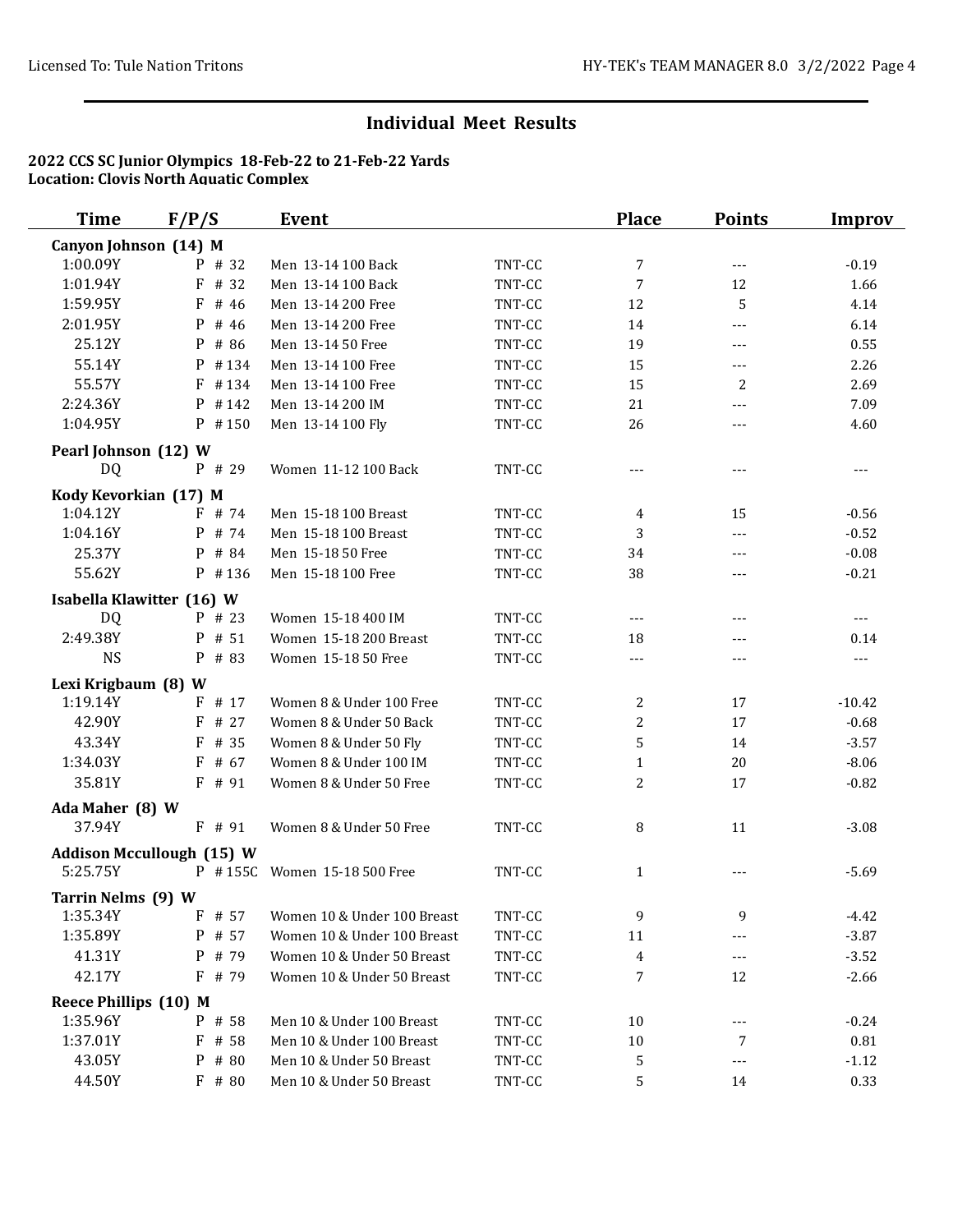| <b>Time</b>                | F/P/S      | <b>Event</b>              |        | <b>Place</b>     | <b>Points</b>  | <b>Improv</b> |
|----------------------------|------------|---------------------------|--------|------------------|----------------|---------------|
| Danny Rodriguez (14) M     |            |                           |        |                  |                |               |
| 24.57Y                     | $F$ # 10   | 200 Free Relay Lead Off   | TNT-CC | $---$            | $---$          | $-0.66$       |
| 2:01.93Y                   | P<br># 46  | Men 13-14 200 Free        | TNT-CC | 13               | ---            | $-2.96$       |
| 2:02.15Y                   | F<br># 46  | Men 13-14 200 Free        | TNT-CC | 15               | 2              | $-2.74$       |
| 2:36.82Y                   | F<br># 54  | Men 13-14 200 Breast      | TNT-CC | 12               | 5              | $-8.56$       |
| 2:39.05Y                   | P<br># 54  | Men 13-14 200 Breast      | TNT-CC | 15               | ---            | $-6.33$       |
| 1:09.99Y                   | F<br># 76  | Men 13-14 100 Breast      | TNT-CC | 10               | 7              | $-4.07$       |
| 1:10.88Y                   | P<br># 76  | Men 13-14 100 Breast      | TNT-CC | 12               | ---            | $-3.18$       |
| 24.29Y                     | P<br># 86  | Men 13-14 50 Free         | TNT-CC | 11               | $---$          | $-0.94$       |
| 24.57Y                     | F<br># 86  | Men 13-14 50 Free         | TNT-CC | 12               | 5              | $-0.66$       |
| 5:35.41Y                   | #106B<br>P | Men 13-14 500 Free        | TNT-CC | 13               | $---$          | $-18.71$      |
| 54.42Y                     | P #134     | Men 13-14 100 Free        | TNT-CC | 10               | ---            | $-1.71$       |
| 54.51Y                     | $F$ #134   | Men 13-14 100 Free        | TNT-CC | 12               | 5              | $-1.62$       |
| Ivan Rodriguez (13) M      |            |                           |        |                  |                |               |
| 30.92Y                     | F#6        | 200 Medley Relay Lead Off | TNT-CC | ---              | $---$          | $-4.67$       |
| 1:04.06Y                   | P # 32     | Men 13-14 100 Back        | TNT-CC | 18               | $---$          | $-1.57$       |
| 2:17.78Y                   | $P$ #126   | Men 13-14 200 Back        | TNT-CC | 7                | ---            | $-4.07$       |
| 2:18.12Y                   | F<br>#126  | Men 13-14 200 Back        | TNT-CC | 8                | 11             | $-3.73$       |
| 2:27.08Y                   | $P$ # 142  | Men 13-14 200 IM          | TNT-CC | 27               | ---            | $-0.43$       |
| <b>Blake Rogers (12) M</b> |            |                           |        |                  |                |               |
| 29.26Y                     | P # 40     | Men 11-12 50 Fly          | TNT-CC | 4                | ---            | $-0.66$       |
| 29.94Y                     | F<br># 40  | Men 11-12 50 Fly          | TNT-CC | 8                | 11             | $0.02\,$      |
| 2:08.13Y                   | P<br># 48  | Men 11-12 200 Free        | TNT-CC | 6                | ---            | $-6.69$       |
| 2:09.20Y                   | F<br># 48  | Men 11-12 200 Free        | TNT-CC | 7                | 12             | $-5.62$       |
| 1:11.87Y                   | F<br># 78  | Men 11-12 100 Breast      | TNT-CC | $\boldsymbol{2}$ | 17             | $-3.51$       |
| 1:13.34Y                   | P<br># 78  | Men 11-12 100 Breast      | TNT-CC | 3                | $\overline{a}$ | $-2.04$       |
| 25.50Y                     | # 88<br>F  | Men 11-12 50 Free         | TNT-CC | $\mathbf{1}$     | 20             | $\sim$ $\sim$ |
| 25.79Y                     | P<br># 88  | Men 11-12 50 Free         | TNT-CC | $\mathbf{1}$     | $---$          | 0.29          |
| 32.61Y                     | F<br>#122  | Men 11-12 50 Breast       | TNT-CC | $\mathbf{1}$     | 20             | $-0.31$       |
| 33.10Y                     | #122<br>P  | Men 11-12 50 Breast       | TNT-CC | $\mathbf{1}$     | $---$          | 0.18          |
| 58.15Y                     | #132<br>P  | Men 11-12 100 Free        | TNT-CC | 5                | ---            | $-1.68$       |
| 58.36Y                     | $F$ #132   | Men 11-12 100 Free        | TNT-CC | 5                | 14             | $-1.47$       |
| Blake Sifton (17) M        |            |                           |        |                  |                |               |
| 4:41.58Y                   | F<br># 24  | Men 15-18 400 IM          | TNT-CC | 7                | 12             | 1.71          |
| 4:42.64Y                   | # 24<br>P  | Men 15-18 400 IM          | TNT-CC | $10\,$           | ---            | 2.77          |
| 1:52.98Y                   | P<br># 44  | Men 15-18 200 Free        | TNT-CC | 5                | ---            | $-3.99$       |
| 1:53.45Y                   | F<br># 44  | Men 15-18 200 Free        | TNT-CC | 7                | 12             | $-3.52$       |
| 51.85Y                     | $P$ #136   | Men 15-18 100 Free        | TNT-CC | 13               | ---            | $-0.44$       |
| 2:13.25Y                   | $P$ # 144  | Men 15-18 200 IM          | TNT-CC | 13               | ---            | 4.82          |
| 2:15.25Y                   | $F$ # 144  | Men 15-18 200 IM          | TNT-CC | 6                | 13             | 6.82          |
| 55.05Y                     | $F$ #152   | Men 15-18 100 Fly         | TNT-CC | 2                | 17             | $-0.41$       |
| 55.79Y                     | P #152     | Men 15-18 100 Fly         | TNT-CC | 2                | ---            | 0.33          |